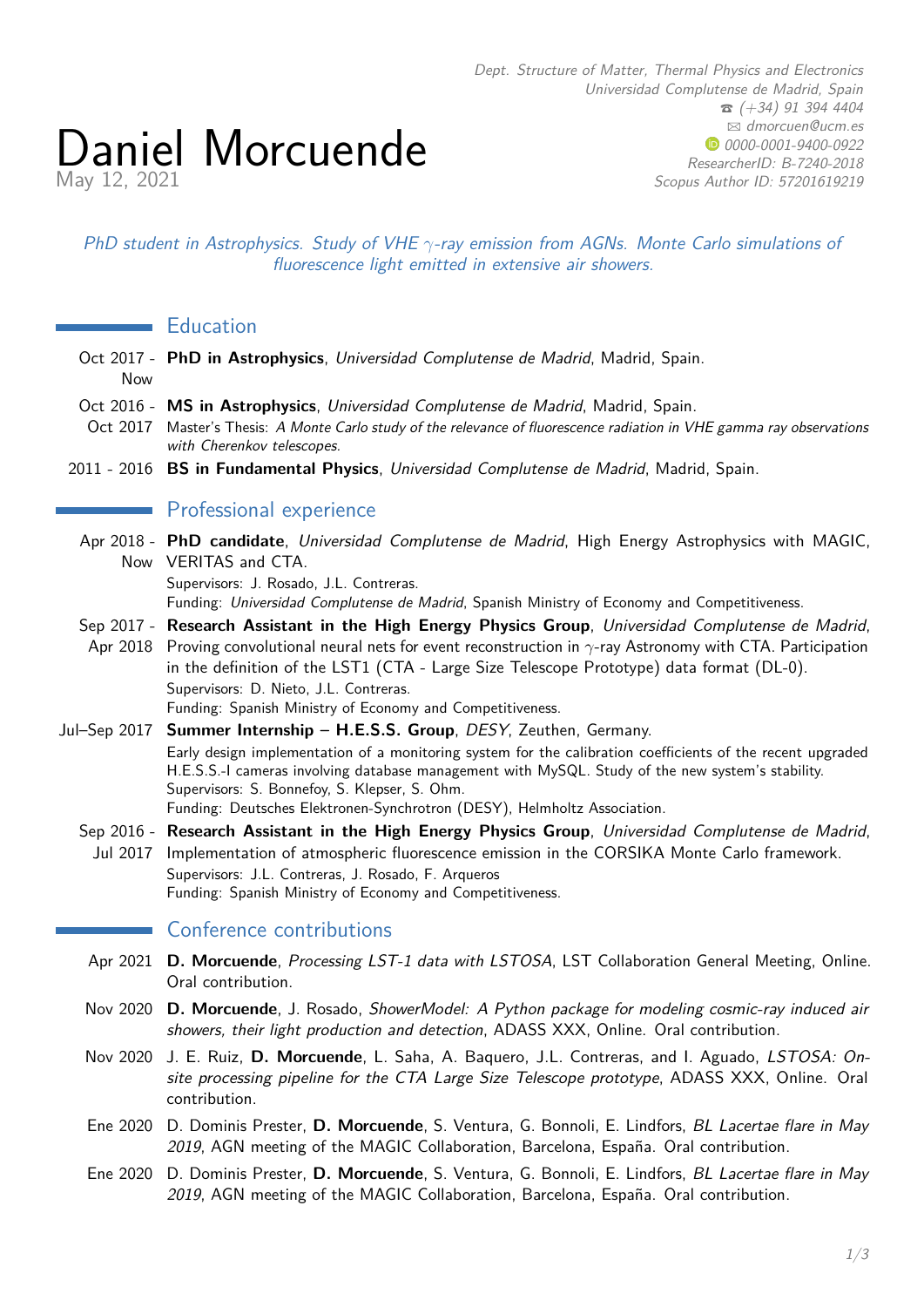- Jul 2019 **D. Morcuende**, M. Nievas Rosillo, J.L. Contreras, L. Saha, The role of a fast On-Site analysis in the study of very-high-energy AGN activity, V Spanish Meeting of AGN Research in Spain, Santander, España. Oral contribution.
- Mar 2019 **D. Morcuende**, Simulation of fluorescence radiation for Cherenkov observatories, The New Era of Multi-Messenger Astrophysics Symposium. Oral contribution.
- Dec 2018 **D. Morcuende**, Very-high-energy Astrophysics: The relevance of fluorescence radiation in Cherenkov telescopes and the *γ*-ray emission from blazars, Jornadas de Doctorado en Astrofísica. Oral contribution.
- Dec 2018 D. Morcuende, The relevance of fluorescence radiation in Cherenkov telescopes, PhDay Physics. [Poster contribution.](https://fisicas.ucm.es/data/cont/docs/18-2018-11-19-Morcuende_Daniel.pdf)
- Jul 2018 F. Arqueros, J. Rosado, **D. Morcuende**, J.L. Contreras, The relevance of fluorescence radiation in Cherenkov telescopes, 26*th* Extended European Cosmic Ray Symposium and 35*th* Russian Cosmic Ray Conference. Oral contribution. DOI: [10.1088/1742-6596/1181/1/012047](https://doi.org/10.1088/1742-6596/1181/1/012047) [arXiv:1810.01689](https://arxiv.org/abs/1810.01689)
- Jul 2017 **D. Morcuende**, J. Rosado, J.L. Contreras, F. Arqueros et al., A Monte Carlo study of the relevance of fluorescence radiation in VHE gamma ray observations with Cherenkov telescopes, 35*th* International Cosmic Ray Conference, Bexco/Busan, Korea. Oral contribution (Speaker: F. Arqueros). [PoS\(ICRC2017\)839](https://pos.sissa.it/301/839/pdf)

# Grants and Fellowships

- Mar 2018 Predoctoral grant UCM-Harvard University (CT17/17-CT18/17), awarded by Universidad Complutense de Madrid.
- 2016–2017 Master's Excellence Scholarship for postgraduates studies at Universidad Complutense de Madrid.
- 2013–2014 SÉNECA student exchange program at Universidad de Cantabria.

## **Memberships**

- 2016 Member of the Cherenkov Telescope Array (CTA) Consortium
- 2017 Member of the Major Atmospheric Gamma Imaging Cherenkov (MAGIC) Collaboration
- 2017 Member of the Institute of Particle and Cosmos Physics (IPARCOS), UCM
- 2018 Member of Large Size Telescope (LST) Collaboration

# **Publications**

- $\circ$  V. Acciari et al. [The MAGIC Collaboration], Monitoring of the radio galaxy M 87 during a low emission state from 2012 to 2015 with MAGIC, MNRAS, Advance Access. DOI: [10.1093/mnras/staa014](https://ui.adsabs.harvard.edu/link_gateway/2020MNRAS.tmp....2A/doi:10.1093/mnras/staa014)
- $\circ$  V. Acciari et al. [The MAGIC Collaboration], Testing emission models on the extreme blazar 2WHSP J073326.7+515354 detected at very high energies with the MAGIC telescopes, MNRAS, Vol. 490, Issue 2, p.2284-2299. DOI: [10.1093/mnras/stz2725](https://ui.adsabs.harvard.edu/link_gateway/2019MNRAS.490.2284M/doi:10.1093/mnras/stz2725)
- o V. Acciari et al. [The MAGIC Collaboration], Observation of inverse Compton emission from a long -ray burst, Nature, 575(7783), pp. 455-458. DOI: [10.1038/s41586-019-1754-6](https://ui.adsabs.harvard.edu/link_gateway/2019Natur.575..459M/doi:10.1038/s41586-019-1754-6)
- o V. Acciari et al. [The MAGIC Collaboration], Teraelectronvolt emission from the -ray burst GRB 190114C, Nature, 575(7783), pp. 459-463. DOI: [10.1038/s41586-019-1750-x](https://ui.adsabs.harvard.edu/link_gateway/2019Natur.575..455M/doi:10.1038/s41586-019-1750-x)
- $\circ$  V. Acciari et al. [The MAGIC Collaboration], Constraints on Gamma-Ray and Neutrino Emission from NGC 1068 with the MAGIC Telescopes, ApJ, 883(2),135 (2019). DOI: [10.3847/1538-4357/ab3a51](https://ui.adsabs.harvard.edu/link_gateway/2019ApJ...883..135A/doi:10.3847/1538-4357/ab3a51)
- $\circ$  J. McEnery et al. All-sky Medium Energy Gamma-ray Observatory: Exploring the Extreme Multimessenger Universe, Astro2020: Decadal Survey on Astronomy and Astrophysics, APC white papers, no. 245; Bulletin of the American Astronomical Society, Vol. 51, Issue 7, id. 245 (2019).
- $\circ$  A. Acharyya, et al. [CTA Consortium], Monte Carlo studies for the optimisation of the Cherenkov Telescope Array layout, Astropart. Phys., 111, pp. 35-53. DOI: [10.1016/j.astropartphys.2019.04.001](https://ui.adsabs.harvard.edu/link_gateway/2019APh...111...35A/doi:10.1016/j.astropartphys.2019.04.001)
- $\circ$  V. Acciari et al. [The MAGIC Collaboration], Measurement of the extragalactic background light using MAGIC and Fermi-LAT gamma-ray observations of blazars up to  $z = 1$ , MNRAS, 486(3), pp. 4233-4251. DOI[:10.1093/mnras/stz943](https://ui.adsabs.harvard.edu/link_gateway/2019MNRAS.486.4233A/doi:10.1093/mnras/stz943)
- $\circ$  D. Morcuende, J. Rosado, J.L. Contreras, F. Arqueros, Relevance of the fluorescence radiation in VHE gamma-ray observations with the Cherenkov technique, Astropart. Phys. 107 (2019) 26-34, DOI: [10.1016/j.astropartphys.2018.11.003](https://doi.org/10.1016/j.astropartphys.2018.11.003)